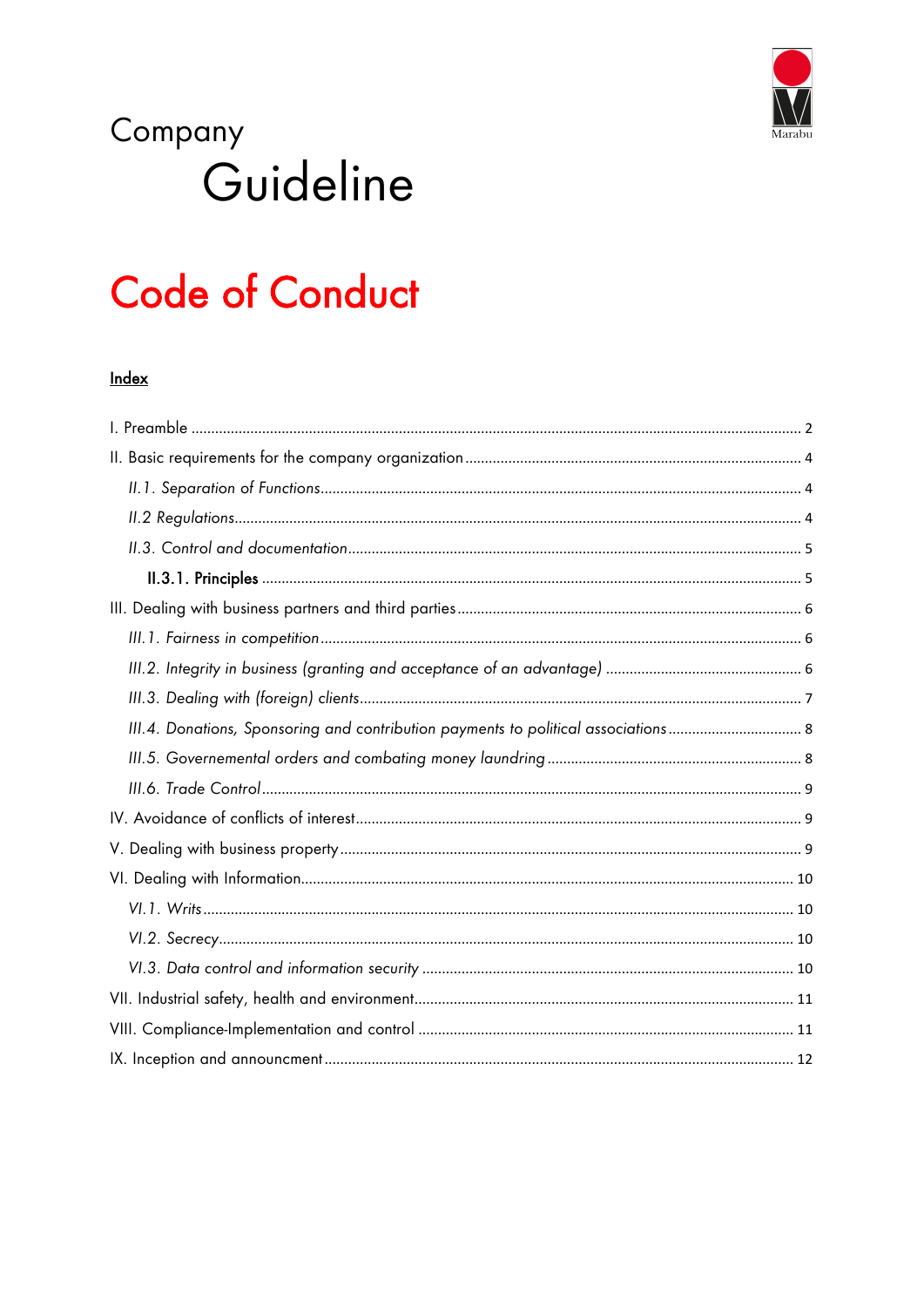

# <span id="page-1-0"></span>I. Preamble

The Marabu Compliance Policy is a binding internal standard based on applicable law for all business activities of the Marabu Group. The Marabu Group shall be understood here as all companies and branches in which Marabu GmbH & Co. KG, Tamm, is the majority shareholder as well as their subsidiaries.

It concerns, on one hand, general rules of conduct within the company and towards third parties and, on the other hand, organizational requirements to ensure compliance with regulations and processes within the companies.

Compliance with international conventions and the laws and legal systems of the countries in which we do business is a fundamental principle at Marabu. Each employee must comply with the applicable laws of the jurisdictions and Marabu policies within which he or she operates. Violations of the law must be avoided at all costs.

All employees of the company contribute to a corporate culture characterized by fair and cooperative collaboration. Respect and trust in daily dealings with one another are among the basic convictions of management and employees. In addition, every employee is committed to responsible behaviour and integrity. This behaviour should also be characterized by a high degree of environmental and hazard awareness as an integral part of the employees' daily business. The personality and dignity of each individual is to be respected.

Equal opportunities and equal treatment shall be granted to all employees, irrespective of their skin colour, religion, gender, nationality, sexual orientation or political views, insofar as these are based on democratic principles and tolerance towards those who think differently.

Mutual appreciation is based on inner conviction and includes a willingness to act. This also means that problems in the workplace are addressed and solutions to problems are sought together. Only in this way an environment characterized by openness, tolerance and fairness can develop. As part of their leadership role, managers prevent unacceptable behaviour. They act as mediators in the event of conflicts. Every employee undertakes to refrain from any form of discrimination (mobbing).

All employees, especially managers, are aware that they represent the company through their behaviour at all times and thus shape its reputation externally and the culture internally. All employees treat others in the same way as they expect others to treat them. This results in fair and respectful dealings with customers and other external persons who have a business relationship with the company. Fairness and appreciation also apply to advertising and the company's own presentation to the public both inside and outside the company.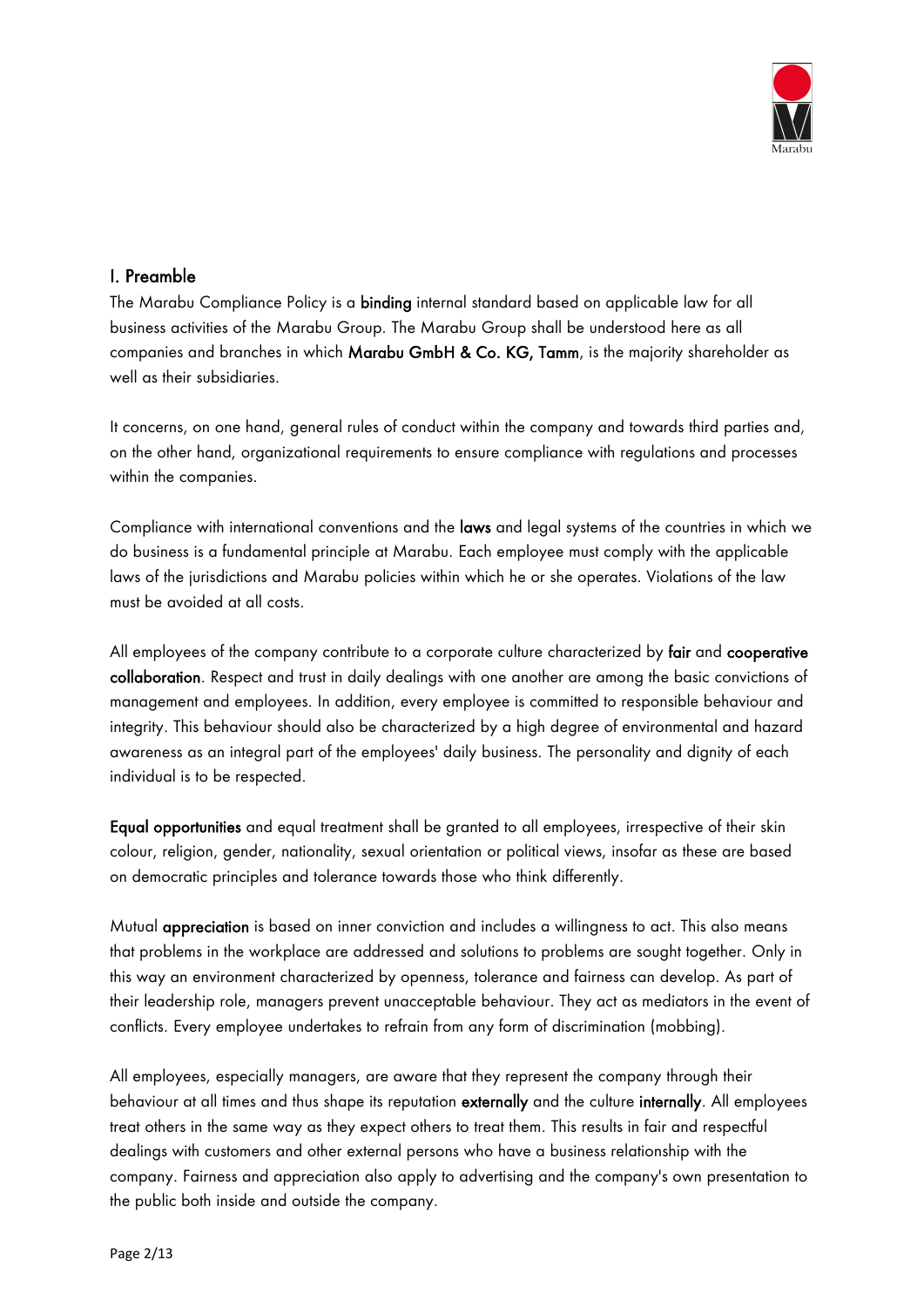

In order to preserve the good image of our company, these rules of conduct must be observed not only during working hours, but also during off-duty activities that affect the interests of the company or if the employee is perceived by third parties as a representative of the company.

All employees are called upon to comply with the Compliance Guideline on their own responsibility and to support colleagues in implementing it. In this way, the image and success of Marabu can be effectively maintained and promoted.

Notice:

For better reader-friendliness, only the masculine form is used in this guideline.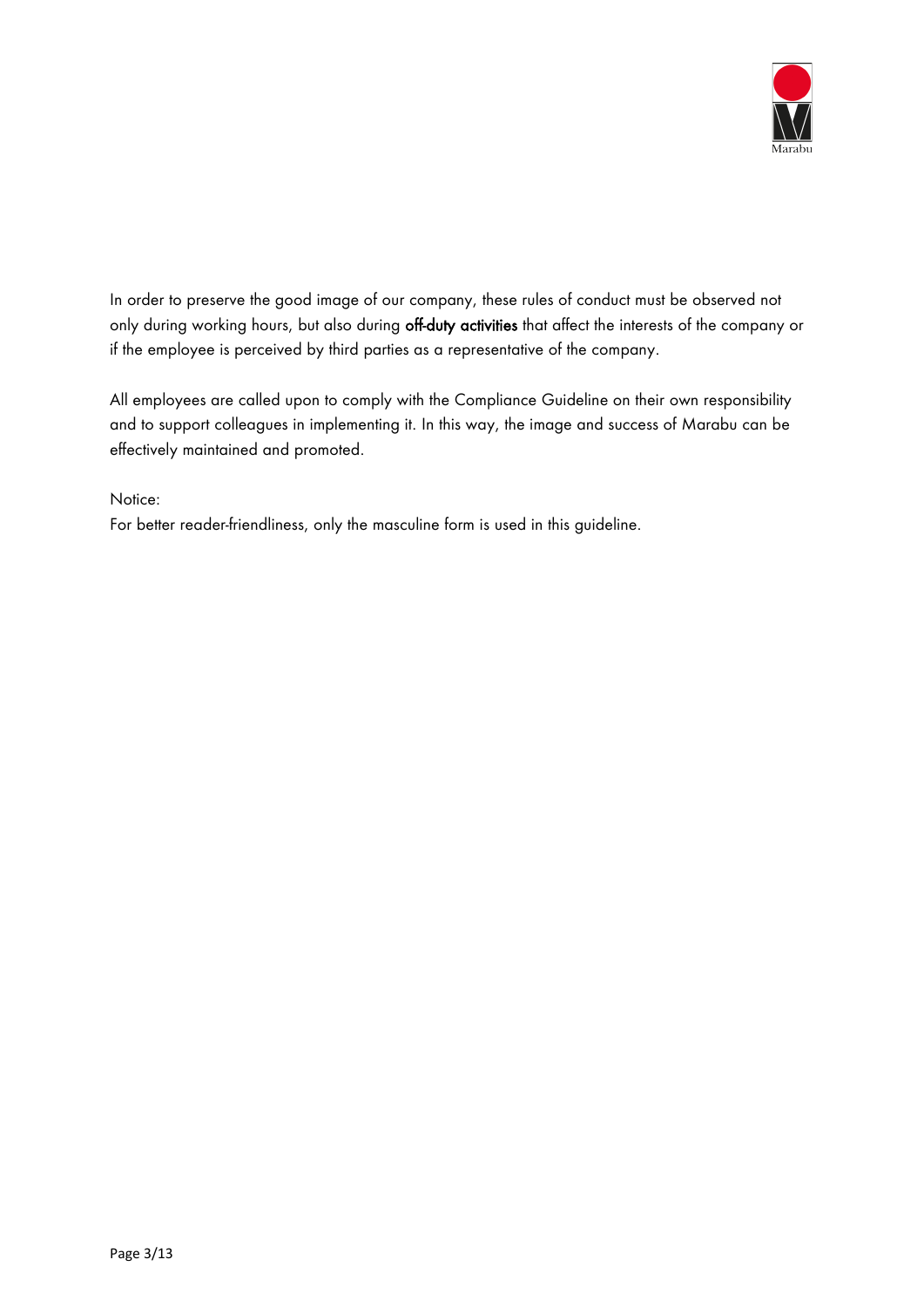

# <span id="page-3-0"></span>II. Basic requirements for the company organization

#### <span id="page-3-1"></span>II.1. Separation of Functions

In general, the principle of an appropriate separation of personnel between different functions and responsibilities must be followed. If the separation of functions cannot be ensured, suitable controls must be in place at a higher level.

Internal control systems (ICS) are used to ensure compliance with laws and internal regulations, protect company property, safeguard against misuse and ensure that dispositions and actions on behalf of the company are only carried out with appropriate authorization.

# <span id="page-3-2"></span>II.2 Regulations

For all essential processes, the Marabu Group has a globally valid Management Manual (MMH) with site-specific variants, in which work processes are regulated and responsibilities are defined. The regular maintenance, updating and distribution of this documentation is regulated. Process responsibility lies with the respective managers (named in the flow charts).

The MMH is supplemented by procedural and work instructions. The system is audited annually by external auditors.

In addition, the following rules and regulations are in place for the Marabu companies:

- International standards (norms and regulations) e.g. the 8 ILO core labour standards, OECD guidelines
- Competence regulations
- Company agreements and internal guidelines, in particular the Marabu Data Protection Policy
- Cash regulations (KG)
- Job descriptions, employment contracts
- Forms

A detailed list of all regulations is deliberately omitted here. All regulations are accessible to the employees concerned on the intranet. General agreements are binding and applicable to all employees.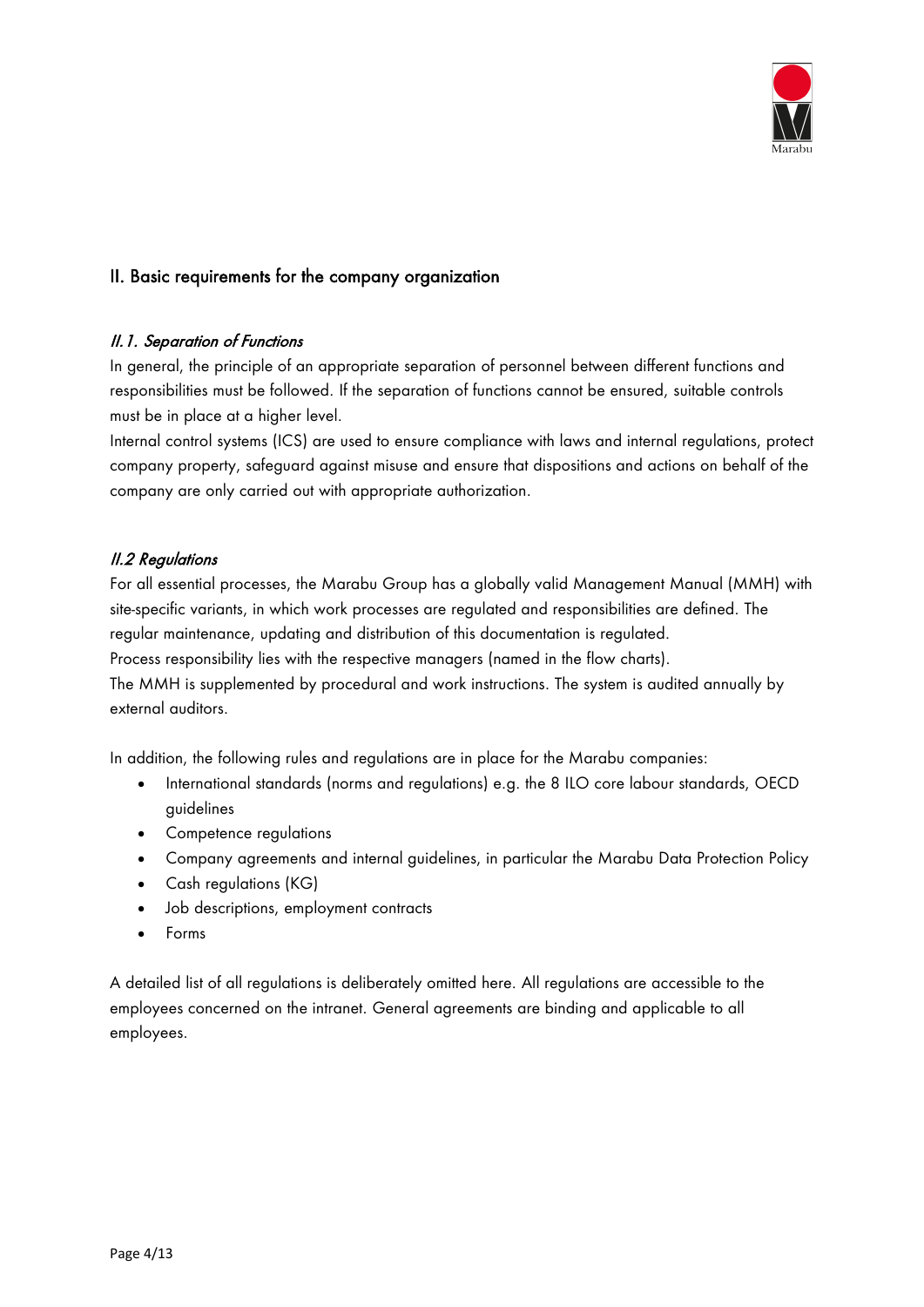

### <span id="page-4-0"></span>II.3. Control and documentation

#### <span id="page-4-1"></span>II.3.1. Principles

The dual control principle must be observed for all important decisions. The competence regulations form an essential basis for this.

Random checks are carried out to ensure adherence with compliance requirements and other internal company guidelines. These take place through audits (QES audit program), revisions at subsidiaries (CFO) and the annual management review by the Executive Board. A compliance officer will not be appointed until further notice.

A complete documentation of the regulations existing for the individual areas and work processes (and recorded in the Marabu Management Manual) must be ensured for all business transactions.

All employees have to ensure that the books and records they prepare or are otherwise responsible for in the course of their business activities

- are complete
- are accurate
- faithfully reflect each business transaction and
- are prepared in a timely manner in accordance with applicable rules,

whether they are intended for internal (e.g. expense reports) or external use (e.g. financial reports).

Required approvals must be obtained and documented.

Reports prepared and published by the company must comply with all legal requirements; in particular, the financial statements have to accurately reflect the financial situation of the company.

The reports are submitted to the management, the shareholders and the advisory board.

Related with the monthly and annual financial statements, reference must be made to the principle that the accounting of operating expenses must be carried out carefully and promptly.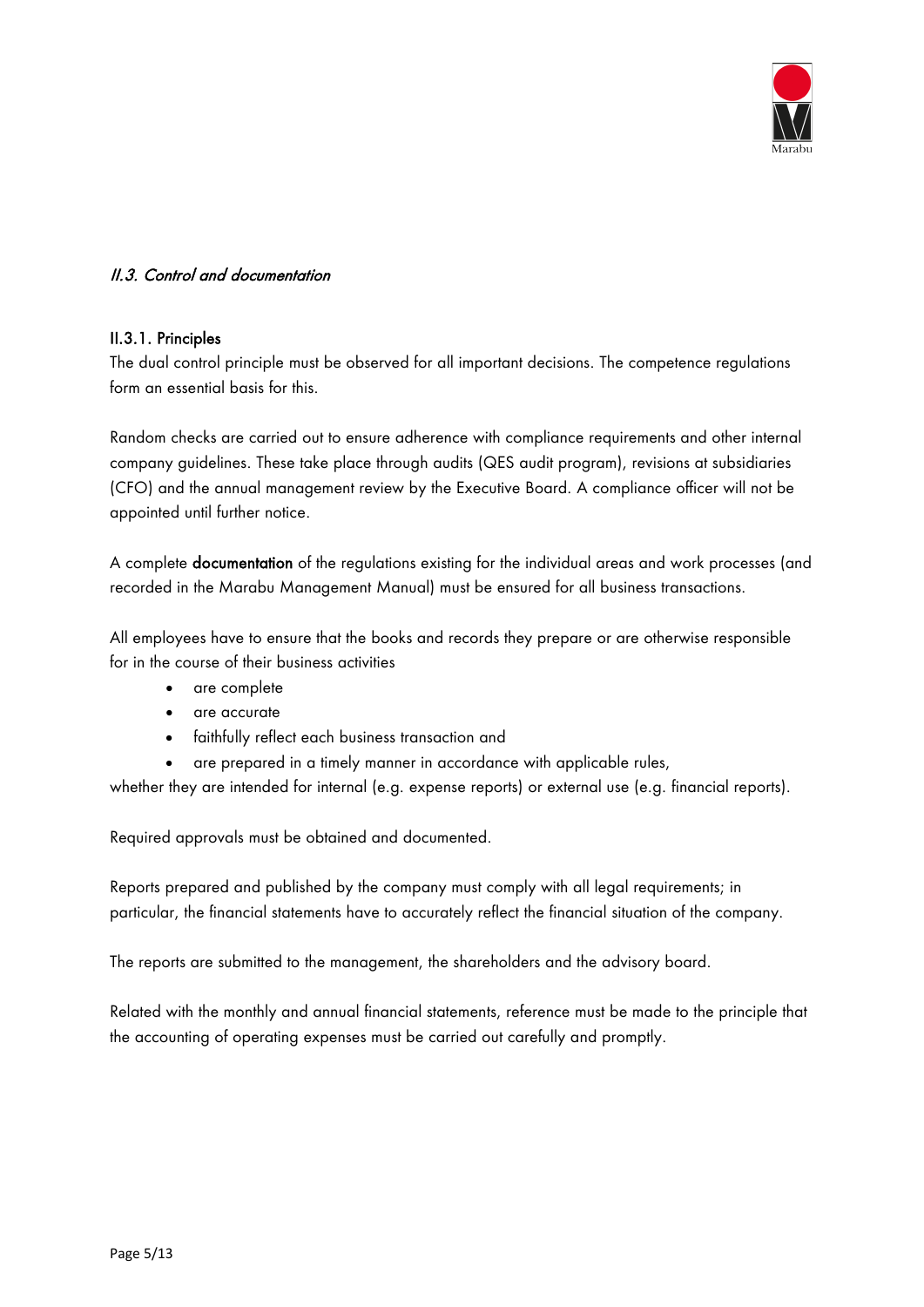

# <span id="page-5-0"></span>III. Dealing with business partners and third parties

### <span id="page-5-1"></span>III.1. Fairness in competition

Every employee is obliged to comply with the rules of fair competition. Violations of the antitrust laws applicable in individual countries may have negative consequences for Marabu as a company and result in fines, claims for damages or loss of image.

- Employees must therefore not agree with competitors on prices, production output, capacities or market shares. Furthermore, no information about tenders, profit (margins), costs or other factors that could influence the company's competitive behaviour may be disclosed to competitors.
- Employees are not permitted to make agreements with competitors not to compete, to restrict business relations with suppliers, to submit bogus offers in response to invitations to tender or to divide up markets.

Employees must also not acquire competitive information through industrial espionage, bribery, theft or wiretapping, or knowingly disseminate false information about a competitor or its products or services.

Marabu respects the trademark, patent, utility model and other proprietary rights of its competitors. Marabu ensures that its products do not infringe the property rights of third parties by regularly reviewing property rights during product development.

# <span id="page-5-2"></span>III.2. Integrity in business (granting and acceptance of an advantage) Term of corruption

The term "corruption" includes the following criteria in particular: Abuse of an official function, a comparable function in business or a political mandate at the instigation or on one's own initiative:

- obtaining or seeking an advantage for oneself or for a third party
- Occurrence of a direct or indirect damage or disadvantage for the general public (in an official or political function)
- Secrecy or concealment of these intrigues.

Criminal law does not recognize an independent element of corruption, but sanctions the injustice associated with it in various criminal offenses.

There are corruption offenses and so called companion crimes.

Besides fines or prison sentences further legal consequences are required by law.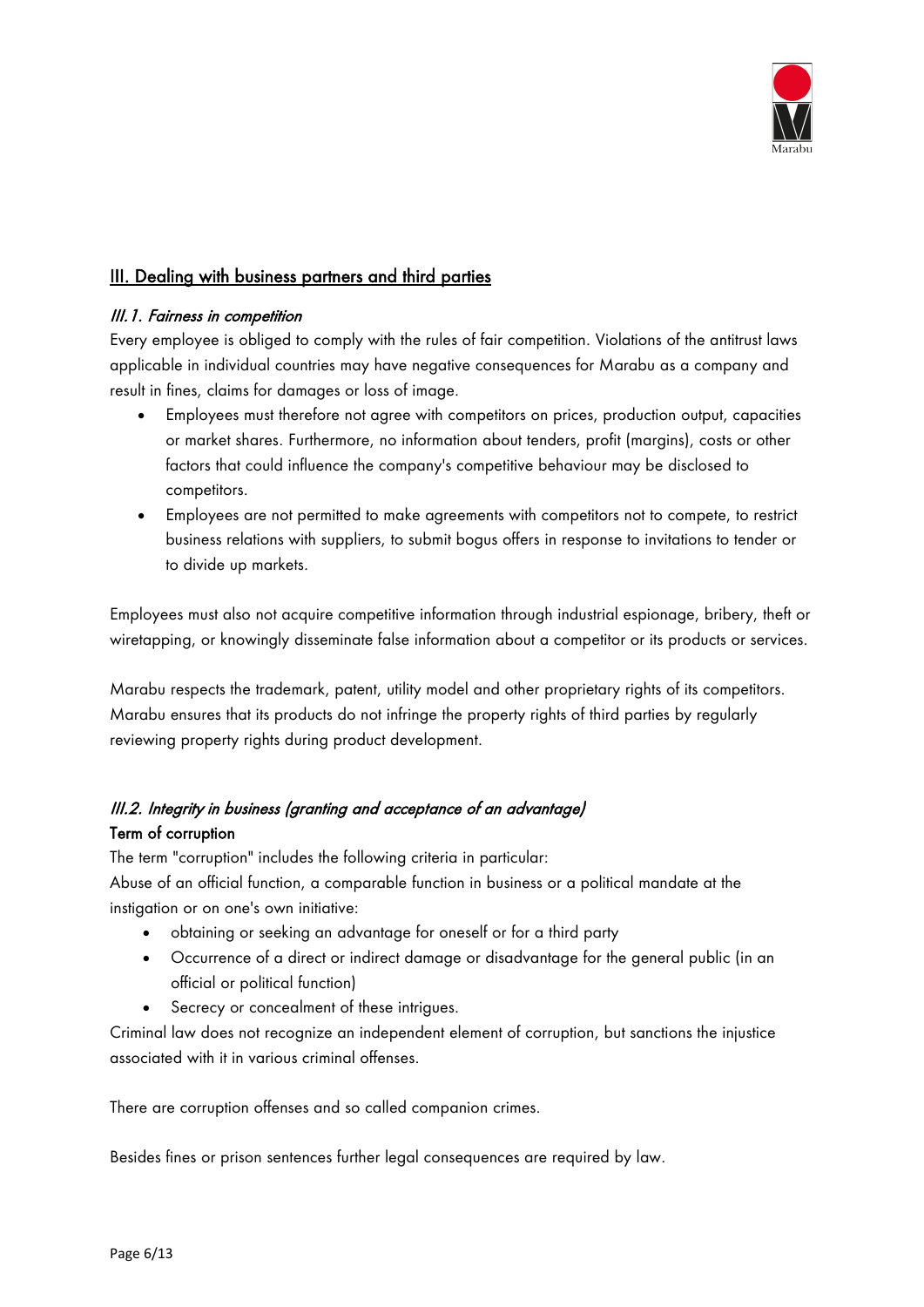

#### **Regulation**

The acceptance and granting of advantages to business partners is subject to the condition that any advantage may not be granted in connection with the initiation, award or execution of a contract. No employee may offer, promise, grant or accept unjustified advantages to business partners and representatives or employees of public institutions, unions, civil servants and employees of state-owned companies as well as candidates, representatives and employees of political parties or to these parties themselves.

Benefits may be granted in the form of cash payments, other benefits of monetary value such as targeted invitations to events, airline tickets, lavish hospitality or other promises. Furthermore, it is forbidden to demand or accept benefits that are not within reasonable limits or that do not take place within the scope of normal cooperation.

Marabu will not consider any transactions that involve a violation of legal regulations. An advantage is considered to be any direct or indirect benefit.

Employees who are responsible for the awarding of contracts have to

- ensure that the persons and companies commissioned are familiar with and comply with our anti-corruption guidelines (see below).
- check the qualifications and reputation of the persons and companies commissioned.
- agree on suitable contractual regulations in this regard.

#### <span id="page-6-0"></span>III.3. Dealing with (foreign) clients

Marabu employees must strictly comply with all anti-corruption and customs laws and (foreign) trade regulations.

Foreign anti-corruption laws may also include instructions for documentation, internal accounting and internal controls to ensure the reliability and accuracy of records and reports.

Foreign trade laws include regulations on the sale or transfer of products, technology, and information; prohibitions on doing business with certain countries; requirements for obtaining regulatory approvals when exporting goods or transferring services and technology in certain cases; and audits of all persons and entities in contact. Customs laws require the exact description, complete listing as well as an appropriate declaration of value.

When transferring or exporting our goods, we observe the applicable national and international foreign trade laws and regulations in the valid version.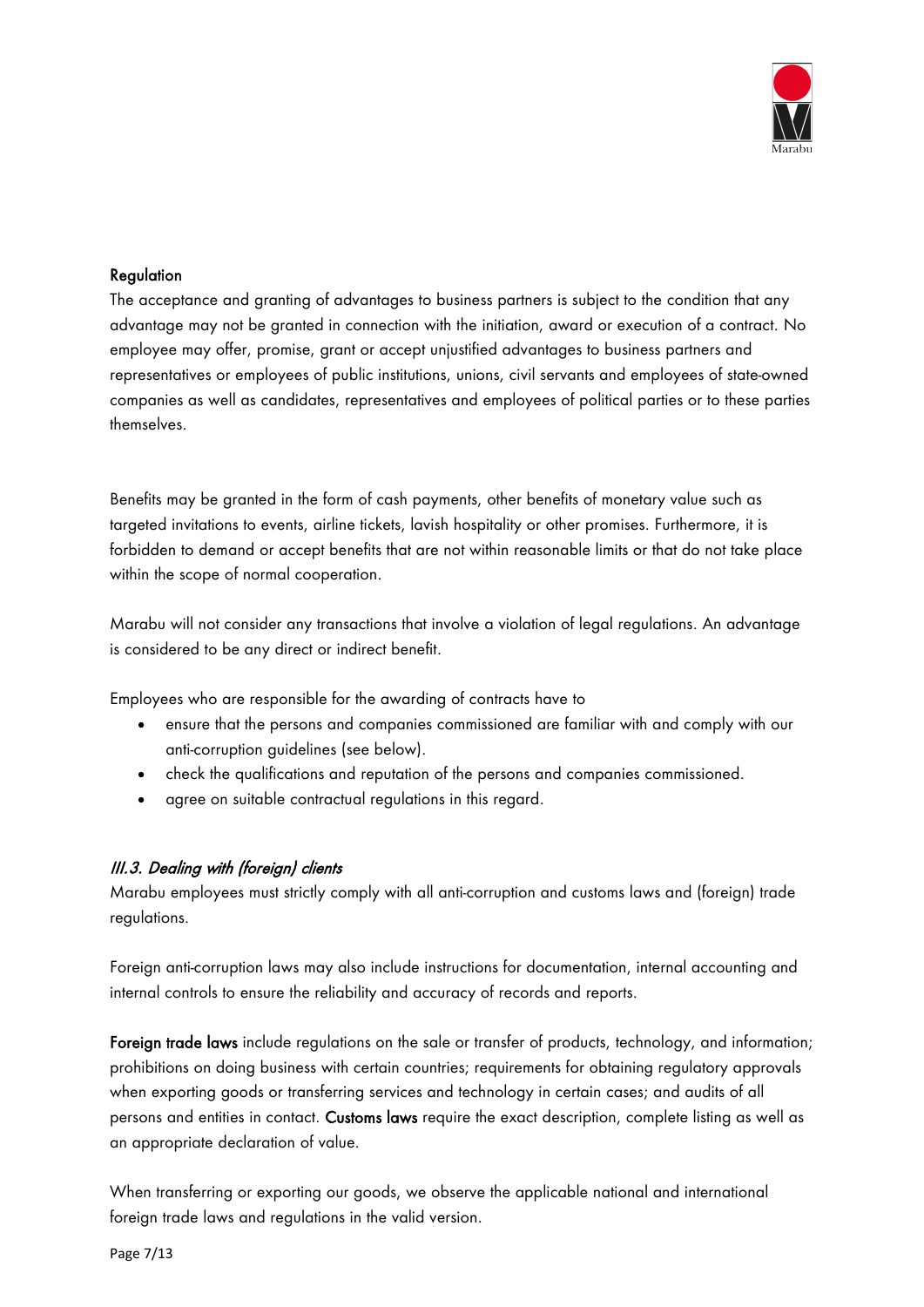

Antiboycott laws may prohibit participation in boycotts of other countries and restrict the disclosure of information about business activities and about individuals, as well as specify reporting of certain solicitations to share information or participate in boycotts.

Violation of these complex international trade laws can be significant for the company and the individuals acting on its behalf and includes fines and imprisonment. In case of questions regarding the application of these laws in their own area of responsibility, employees should contact the person in charge of export control or the management (MKG).

<span id="page-7-0"></span>National regulations must be observed and applied accordingly in subsidiaries.

#### III.4. Donations, Sponsoring and contribution payments to political associations

Donations are to be initiated exclusively by the managing directors. Generally excluded are donations to:

- individuals and profit-oriented organizations
- to private accounts
- political parties
- organizations whose goals are incompatible with Marabu's corporate principles
- as well as donations that damage the reputation of Marabu.

Donations are only permitted if the recipient and the intended use are known, the donations are legally justifiable and documented.

Donations of goods will only be made to social institutions at the company's headquarters. For this purpose, a release must be obtained from the respective management in each individual case.

#### <span id="page-7-1"></span>III.5. Governemental orders and combating money laundring

Business relationships between government entities and Marabu shall be transparent, honest and accurate. All government procurement laws and regulations, including legislation prohibiting the undue influence of public officials, must be complied with.

Business relationships may only be entered into with clients, consultants and business partners whose actions are lawful and whose financial resources are of legitimate origin. Marabu does not support money laundering, that is, the concealment of the ownership or origin of funds from criminal activities such as fraud, bribery, organized crime, terrorism, or drug trafficking through the introduction of illegally acquired money or other assets into the legitimate financial and economic circuit. Anti-money laundering laws designed to detect and prevent suspicious transactions must be complied with by all employees. Similarly, record-keeping and accounting requirements for cash and other transactions and contracts must be implemented. Violations and suspicious behaviour must be reported. For this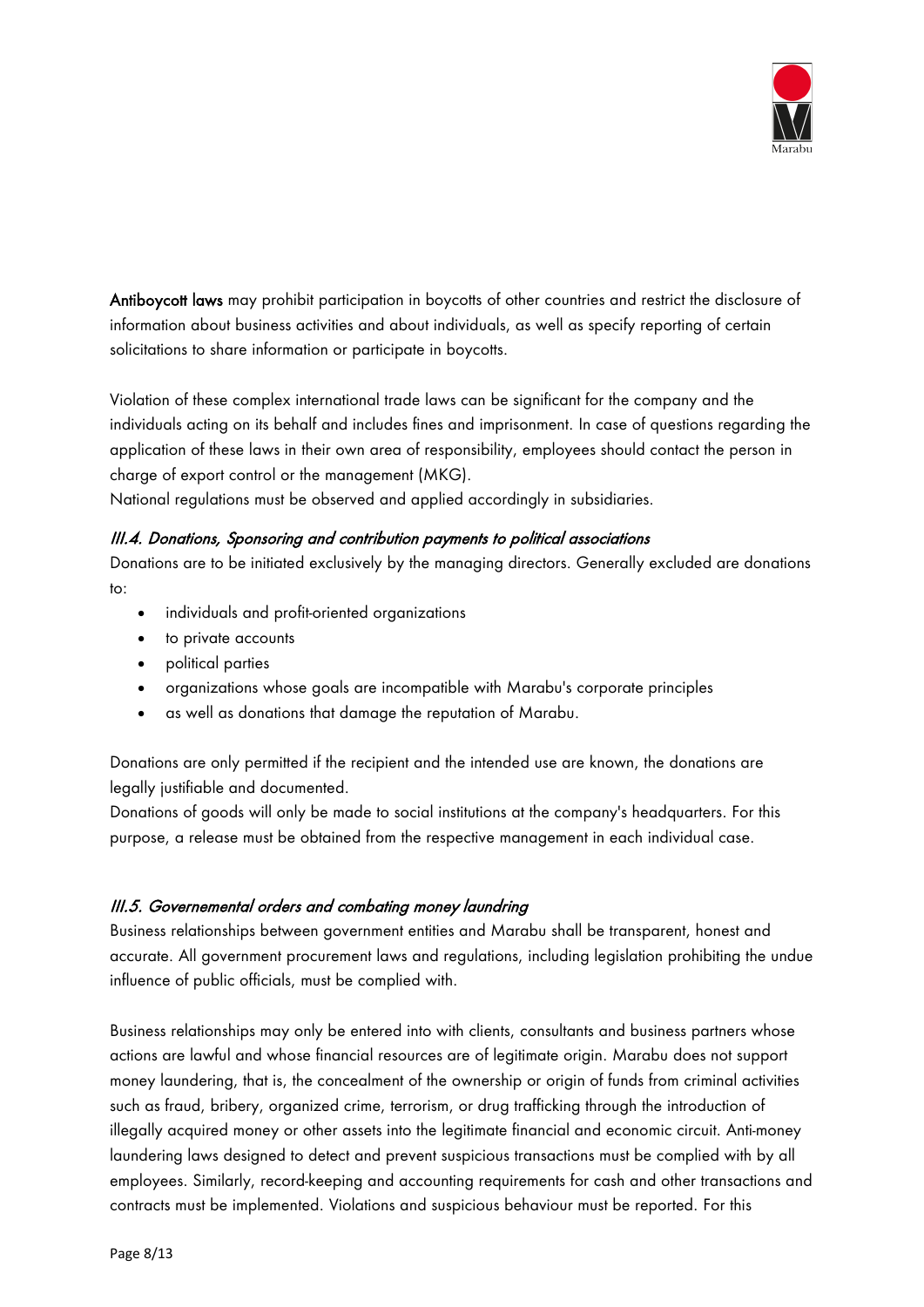

purpose, the Ebner Stolz office is available to us on a confidential and, if desired, anonymous basis (for contact details, see section VIII).

# <span id="page-8-0"></span>III.6. Trade Control

In the context of business activities abroad, all applicable export control and customs laws and regulations of the respective countries must be complied with. These laws and regulations generally apply to the transfer of, among other things, goods, services or technologies across certain national borders (including by electronic means), to direct or indirect exports or imports from or into sanctioned countries, or in connection with third parties suspected of threatening national security or engaging in criminal activities. Compliance with all applicable economic sanctions, export control and import laws and regulations, policies and processes is mandatory. Violations may result in drastic penalties.

# <span id="page-8-1"></span>IV. Avoidance of conflicts of interest

Employees of Marabu may not place their own interests and activities in the foreground in connection with business activities and decisions. Furthermore, the use of Marabu's business partners for private purposes is prohibited if this results in advantages for the employee or if the employee can influence the commissioning of the company in the context of his or her business activities. Purchasing employees undertake not to make any private purchases from suppliers or otherwise order through the company. In addition, Marabu employees are not permitted to act on behalf of business partners or competitors. Other conflicts of interest that may arise, such as certain sideline activities or participations in competitor companies, must be disclosed to managers and identified and avoided at the outset.

#### <span id="page-8-2"></span>V. Dealing with business property

Company property such as telephones, computers and software for using the Internet and e-mail may also be used by employees outside working hours.

Information that supports racial hatred, glorification of violence as well as other criminal offenses or is ethically and sexually offensive may not be disseminated under any circumstances.

Employees are required to protect company property from loss, theft or misuse. Use for illegal activities and in connection with potential conflicts of interest is prohibited without exception. This also applies if the use results in significant additional costs, disruptions in the course of business or other negative effects for Marabu.

For the use of company vehicles, please refer to the relevant vehicle policy.

Remuneration, benefits in kind and economic advantages granted to employees outside the normal salary payments are only permitted with the written approval of the Group Management. This does not include agreements on variable salary components within the usual framework, which are clearly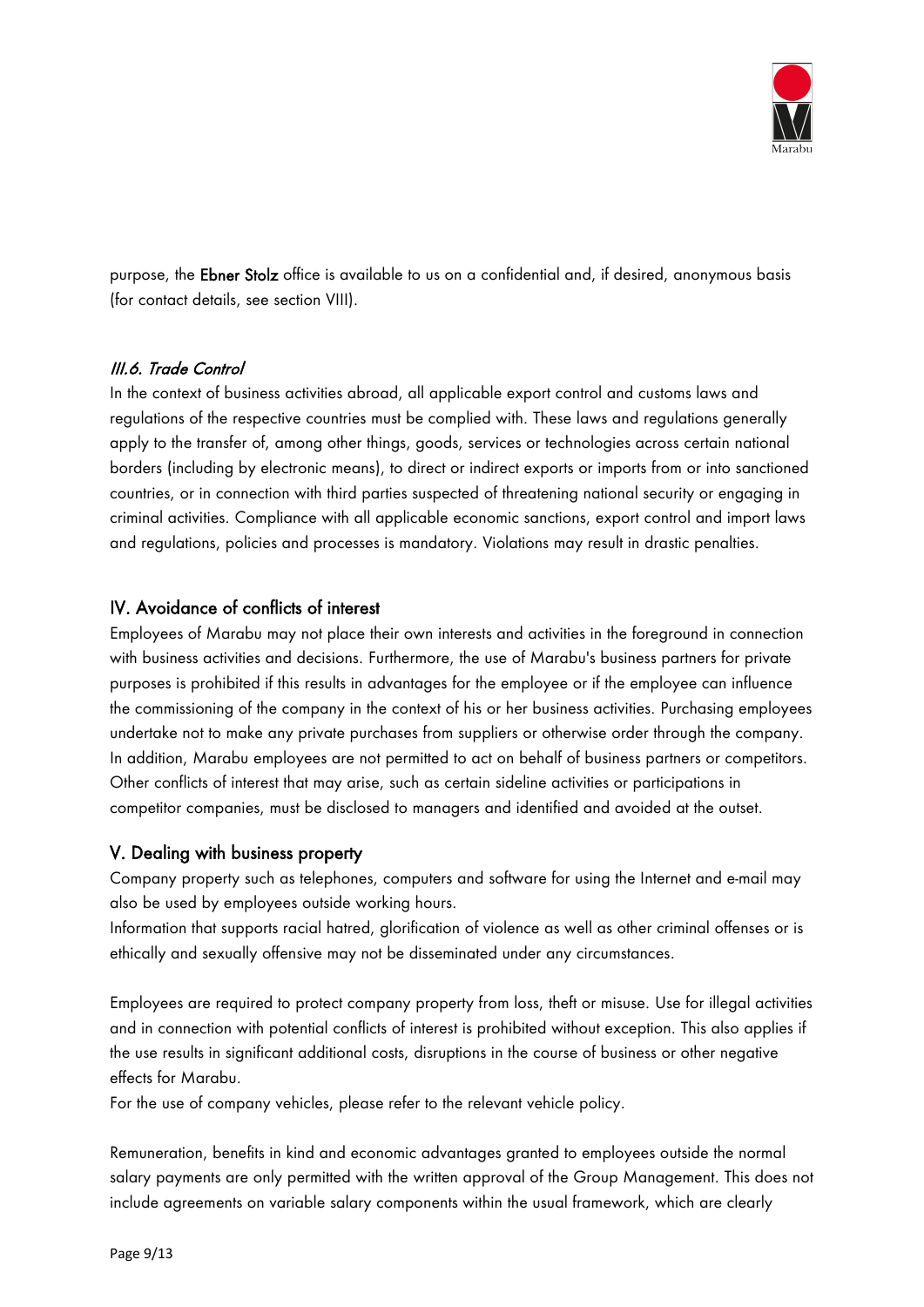

agreed in advance and budgeted accordingly. This also includes, for example, benefits granted to employees, such as the granting of loans at a reduced rate or without interest or the waiving of loan repayment, the assumption of costs for an employee or persons close to him, and the like.

Non-cash benefits to employees, such as hospitality on the occasion of internal events and celebrations, are only permitted to an extent and scope appropriate to the situation. If the planned budget exceeds EUR 100 per participating employee, the approval of the Executive Board must always be obtained before the benefit in kind is granted. For gifts or flowers on the occasion of birthdays or anniversaries, an approval-free upper limit of EUR 50 per employee/gift applies in principle.

# <span id="page-9-0"></span>VI. Dealing with Information

# <span id="page-9-1"></span>VI.1. Writs

Records and reports must be correct and truthful. Accordingly, all employees must ensure that legally, technically and economically relevant business transactions are documented carefully and completely. Business records are the exclusive property of Marabu and must be prepared in accordance with the company's regulations and retained in accordance with legal requirements.

# <span id="page-9-2"></span>VI.2. Secrecy

Employees must maintain confidentiality about all company and business secrets both during the employment relationship and after its termination. In particular, Marabu's Data Protection Policy must be complied with.

Confidential or proprietary information includes details of the company's organization and facilities, prices, sales, earnings, markets and customers, information on project developments and internal reporting figures.

# <span id="page-9-3"></span>VI.3. Data control and information security

All data protection regulations must be complied with. Details are regulated for the KG in the Management Manual and in the Data Protection Policy. The data protection officer for KG is Ms. Yvonne Piater

(piater@ernaehrung.net). The head of the IT department acts as data protection coordinator in the Group.

All employees are required to comply with the applicable general standards on IT security. To the extent that the group management issues independent regulations on compliance with IT security, these must be observed by all employees. Compliance with IT security relates in particular to the integrity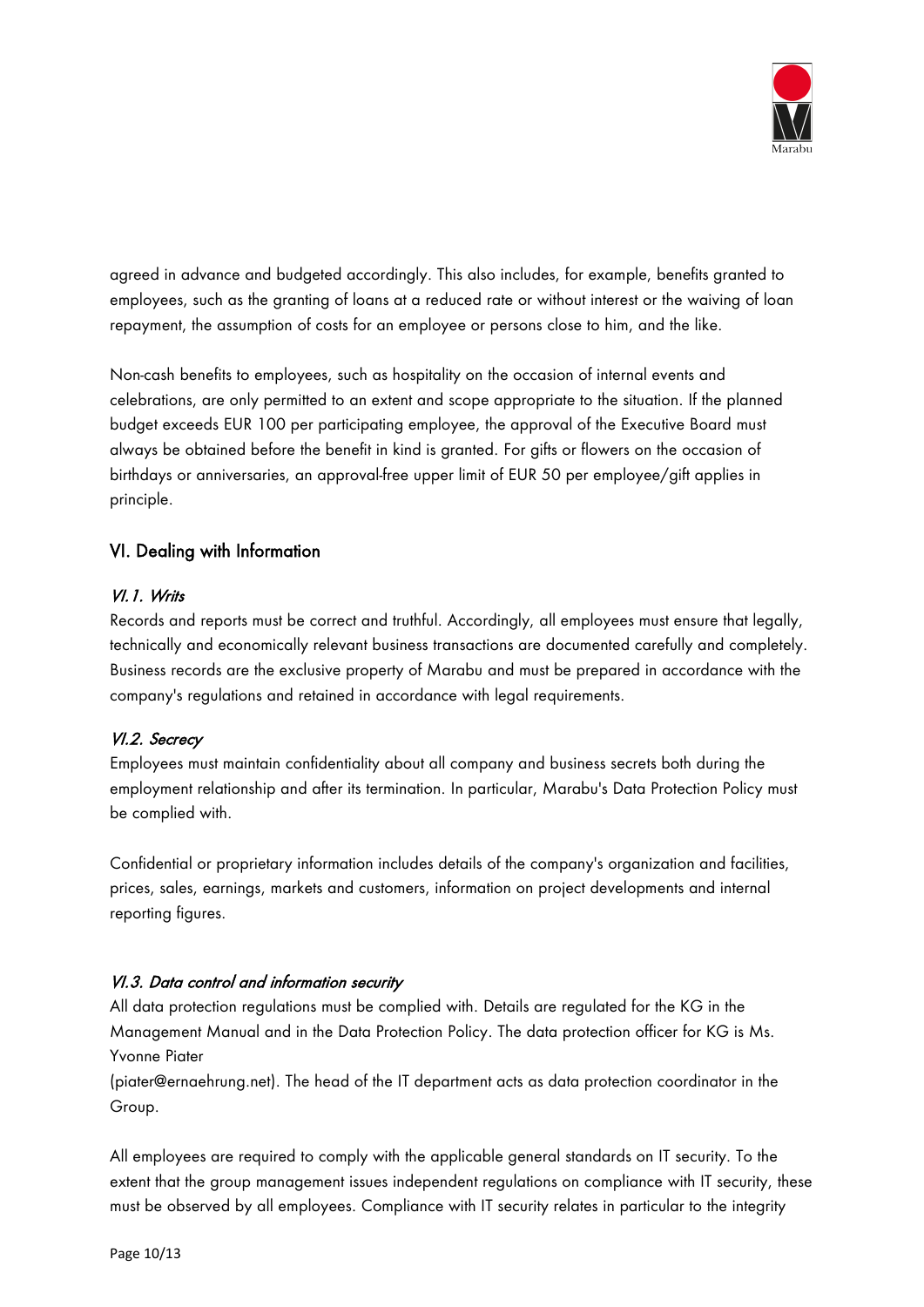

and availability of systems (e.g. in the event of cybercrime). In particular, all employees must be particularly attentive and careful when dealing with emails from unknown senders or from known senders but with suspicious content (CEO fraud!) and when opening attachments to such emails.

# <span id="page-10-0"></span>VII. Industrial safety, health and environment

It is the task of all Marabu employees to avoid hazards for people and the environment, to minimize the impact on the environment and to use resources sparingly. Processes, operating sites and resources must comply with the relevant legal and current internal requirements for occupational safety and health and environmental protection.

Further development is initiated by environmental programs, occupational safety committees and audits.

# <span id="page-10-1"></span>VIII. Compliance-Implementation and control

All employees must conduct themselves in accordance with the standards set out in this Compliance Policy in order to ensure that the policy is adhered to. All employees must familiarize themselves with the legal and other external and internal regulations and guidelines relevant to their areas of activity and comply with them. Supervisors must organize their areas in such a way that the above regulations can be complied with. This includes, in particular, communication and monitoring. Any grievances must be addressed openly. Each supervisor is a role model with his or her personal integrity. The regulations of this guideline take precedence over any conflicting instructions from superiors.

All employees are obliged to report violations of this compliance guideline immediately to their direct supervisor or to the management.

Ebner Stolz played a significant role in the development of this guideline and is available to clarify questions or provide advice.

In the event of uncertainty about the procedure or content-related questions that employees would like to discuss confidentially, the employee can contact Ebner Stolz, Mr. Volker Hecht, Tel. +49 (0)711 2049-1340, (Volker.Hecht@ebnerstolz.de) or alternatively Mr. Gerhard Schroeder, Tel. +49 (0)711 2049-1110 (Gerhard. Schroeder@ebnerstolz.de) or their successors. If desired, this can also be done anonymously. Employees are assured that they will not suffer any disadvantages as a result.

The management reserves the right to have compliance with this Guideline audited internally or externally or to develop it into a compliance management system (CMS) in accordance with IDW Standard PS 980. For the time being, no systematic review is specified, but rather reliance is placed on cooperation based on trust.